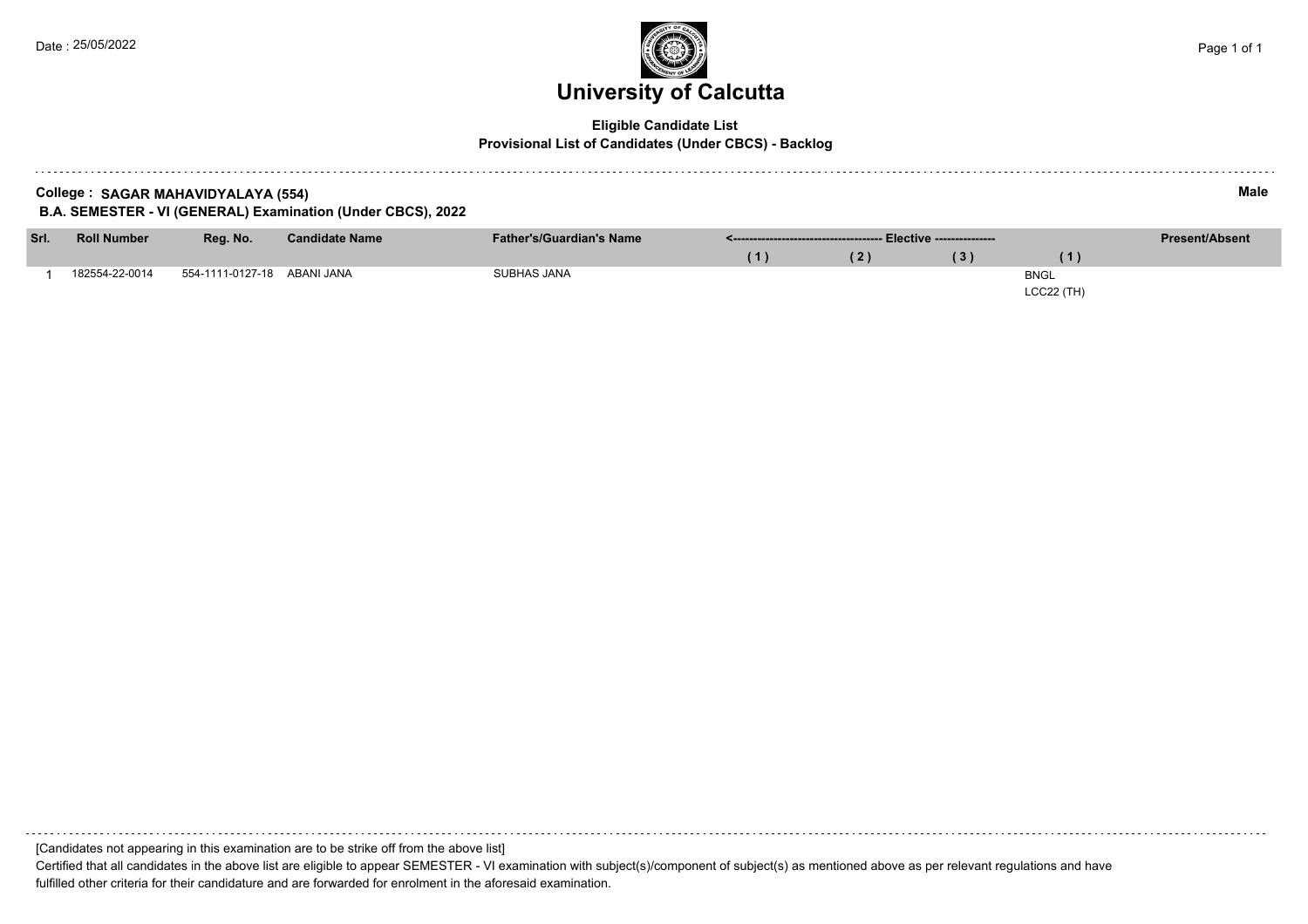# **University of Calcutta**

### **Eligible Candidate List Provisional List of Candidates (Under CBCS) - Backlog**

**College : SAGAR MAHAVIDYALAYA (554) Female**

**B.A. SEMESTER - VI (HONOURS) Examination (Under CBCS), 2022**

| Srl. | <b>Roll Number</b> | Reg. No.                     | <b>Candidate Name</b> | <b>Father's/Guardian's Name</b> |                | <b>Present/Absent</b> |  |
|------|--------------------|------------------------------|-----------------------|---------------------------------|----------------|-----------------------|--|
|      |                    |                              |                       |                                 |                | (3)                   |  |
|      | 182554-11-0120     | 554-1214-0586-18 MOUMITA DAS |                       | TAPAN DAS                       | <b>HISA</b>    |                       |  |
|      |                    |                              |                       |                                 | CC13, CC14,    |                       |  |
|      |                    |                              |                       |                                 | DSE-A3, DSE-B3 |                       |  |

[Candidates not appearing in this examination are to be strike off from the above list]

Certified that all candidates in the above list are eligible to appear SEMESTER - VI examination with subject(s)/component of subject(s) as mentioned above as per relevant regulations and have fulfilled other criteria for their candidature and are forwarded for enrolment in the aforesaid examination.